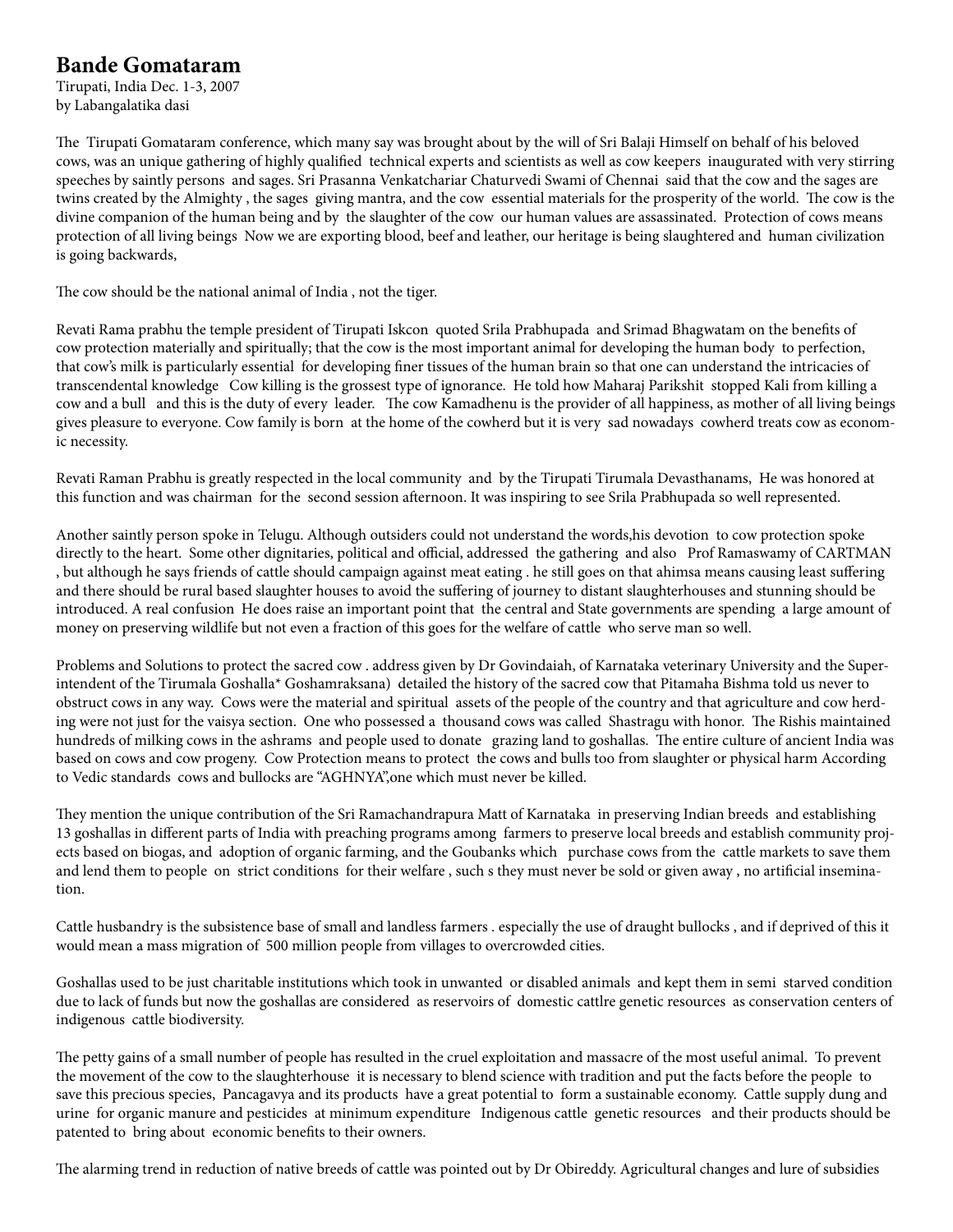attract farmers to crossbreds that replace local stock, which are then permanently lost. The local breed cannot return and the result is drastic changes in eco systems. Other factors are that crop residues of commercial horticulture are not useful to cattle, that planting forests with eucalyptus and silver oak do not support growth of grasses for cattle ,lack of local health care , disappearance of village grazing lands, non availability of local bulls for breeding.

 Many breeds have become extinct. Pungamur, Krishna Valley Amrithal and Deoni are, on verge of extinction and Tharpakar dwindling in numbers.

Indigenous cow's milk is known to have higher therapeutic values and Vechur cow's milk is in demand for medical requirements of patients in Kerala. Indigenous cow's milk is a rich source of Omega 3 fatty acids and Higher conjugated Linoleic acids and MDGI , a protein that suppresses cancer, and an agent Stron-in that provides protection from atomic radiation. It has higher levels of cerebrocides that increase human brain power, sharpen intellect, give swiftness to body and stability of emotions

Cow urine was called water of life in the Vedas, and by its immunodolatory properties it cures many ailments and enhances the body's immunity. It is effective against TB and cancer and enhances impact of vaccinations, It is a blood purifier , cleans intestines , cures skin diseases , asthma , urinary problems., postpones ageing. It is also a valuable bio pesticide . The use of cow urine in agriculture and for human health will be of utmost importance since WHO says by 2020 microrganisms will be resistant to antibiotics.

For further information please contact Mr PK Singh, and Mr RK Pundir and DK Sadana of the National Bureau of Animal Genetic Resources, KARNAL 132001 Power point presentation by Centre for Animal Disease, Research and Diagnosis, by Prof RS Chauhan

| Animal      | Percent  |  |  |
|-------------|----------|--|--|
|             | increase |  |  |
| Hill cattle | 104.16%  |  |  |
| Zebu cattle | 102.08%  |  |  |
| Crossbred   | 015.50 % |  |  |
| COW         |          |  |  |
| Exotic cow  | 015.00 % |  |  |
| Goat        | 059.30 % |  |  |
| Buffalo     | 018.60 % |  |  |

Phd. at Indian Veterinary Research Institute, email jdcadrad@rediffmail.com. It is chromophotographic fingerprinting analysis of cow urine and this shows the immunity giving qualities of urine of different animals. Indigenous cow and hill cows are way ahead there. Hill cows are indigenous in Himalaya's foothills grazing the forests. They are of a small size. Exotic animals here are Jersey and Holstein. A professor Lakshmithatachar told his experiences of developing pure Hallikar milch cows,/When he started there were no 100% pure bred Hallikars available and the milk yield was drastically low . Farmers did not know how to select a proper bull, only by external characteristics without considering the milk yield of the mother of the bull With great difficulty and selective breeding he upgraded the purity of the herd to 90%, He says he is already over70 years old and it is now impossible for him to personally take care of these cows and that government agencies or NGO's should come forward to take care of these cows, He prayed that ultimately Lord Venkateshavara , Govinda, the protector of the cows should shower his blessings on the indigenous breeds and their breeders.

Dr Sathya Shankar VArmudy, of Kasaragod. Karnataka, a head and neck and ENT surgeon described with slides showing before and after treatment ,many cures of cancer patients, mostly of mouth and throat, some at stage 1V, with arka , distilled cow urine.. Most had tried surgery and radio therapy with no success. Many testimonials , eg a lady of 55 years, -c I had been suffering from cancer since 3 months, I was on feeding tube for the last 3 months, within 15 days of Arka therapy I am able to eat without Feeding tube. I am healthy now-

His address: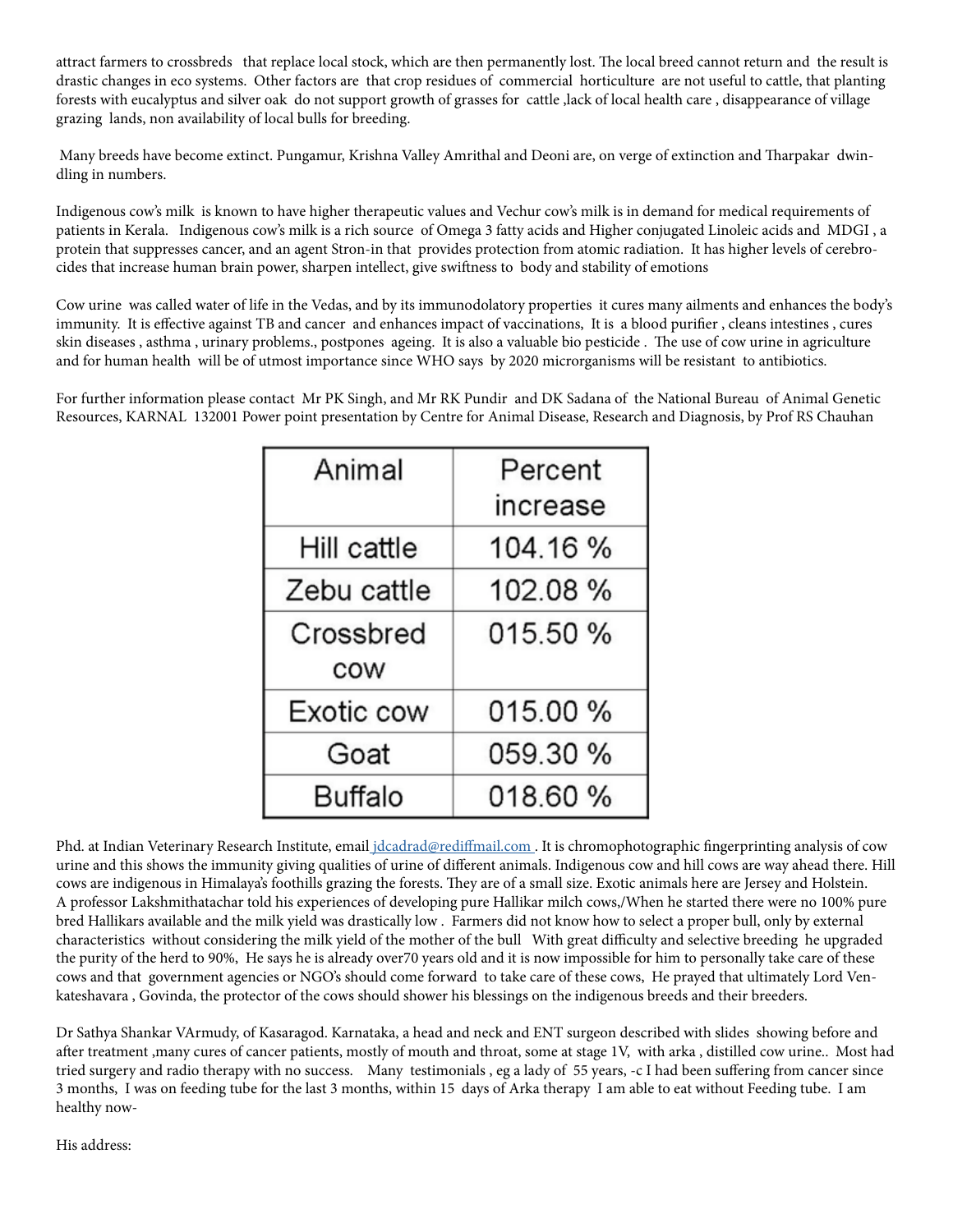Dr Sathya Shankar VArmudy MS( ENT) Endoscopy ENT head and neck Surgeon

Cancer research Centre

Sree Ramachandrapuram Mutt. Hosanagra

KIMS Hospital, Kasaragod 671 121

There were many presentations on Pancagavya (ghee, cow milk, curd, dung and cow urine) for agriculture and human health.. which will have to be covered in detail in separate reports, its preparation, chemical analysis, remarkable beneficial effect on crop plants, as fertilizer and bio pesticide.

One study has compared the urine of indigenous cow with that of exotic cow crossbred cow and buffalo and goat through chemical fingerprinting, and there are15 qualities present in the urine of indigenous cows ,four of which are lacking in exotic cows and ten of which are absent in that of cross bred cows. Even more important for the quality of the urine is that cows should go for grazing. Pan-

|                 | characteristics          | Indigenous<br>cow. | goat                             | Exotic<br>cow  | Crossbred<br>cow | buffalo.     |
|-----------------|--------------------------|--------------------|----------------------------------|----------------|------------------|--------------|
| $\mathbbm{1}$   | Tridos har               | $+$                | $\pm$                            | ÷              | ×                | $^{+}$       |
| $\overline{2}$  | Madhur ras               | $+$                | $+$                              | $+$            | $\mathbbm{X}$    | ×.           |
| 3               | Madhur vipak             | ÷.                 | $+$                              | $\mathbf x$    | $\mathbf x$      | $\ddot{}$    |
| 4.              | Katu ras                 | $^{+}$             | $\pm$                            | $+$            | $\pmb{\times}$   | $+$          |
| 5               | Tikta ras                | $+$                | $\begin{array}{c} + \end{array}$ | $\pmb{\times}$ | $+$              | $\ddot{}$    |
| $\sqrt{6}$      | Kashay ras               | $\color{red}{+}$   | $\begin{array}{c} + \end{array}$ | $+$            | $\pm$            | $+$          |
| $\overline{7}$  | Raktas shodak            | $+$                | $+$                              | $+$            | $+$              | $+$          |
| $\mathsf B$     | deepan                   | $^{+}$             | $^{+}$                           | $+$            | $+$              | $^{+}$       |
| 9               | pachan                   | $+$                | $^{+}$                           | ×              | $+$              | $^{+}$       |
| 10              | rasayan                  | $\ddot{}$          | $\begin{array}{c} + \end{array}$ | x              | x                | $\mathbf x$  |
| 11              | <b>Amhar</b>             | $\mathbf{x}$       | $+$                              | $+$            | $+$              | $^{+}$       |
| 12 <sup>°</sup> | Vat viridhi              | $+$                | $\pm$                            | $+$            | $\mathbf{x}$     | $\mathbf{x}$ |
| 13              | hepatoprotective         | $\ddot{}$          | $+$                              | $+$            | x                | $+$          |
| 14              | stress reliever          | $+$                | $+$                              | ÷.             | $\mathbb X$      | ÷.           |
| 15              | effects on blood calcium | $\ddot{}$          | x                                | ¥              | $\mathbf x$      | $\mathbf{x}$ |

cagavya was well known in the Vishayurveda for enhancing the biological efficiency of plants and the quality of fruits and vegetables. The scientific basis needs to be further evaluated , and methods standardized. Pancagavya was widely used in Ayurveda and there is tremendous potential for cost effective treatment of chronic diseases. It is evident there can be no ayurveda without the Indian breed of cow.

For agricultural use preparations of Pancagavya are made from cow dung1 kg, cow urine 3lts. , cow milk 2 lts., curd 2lts., ghee 1lt. , mixed with sugarcane juice 3lts. , tender coconut water 3lts. and 1kg. ripe banana. To be kept in a wide mouthed earthen ware pot and stirred twice daily for 20 minutes morning and evening to facilitate microbial activity for 15 days. It is to be sprayed at 3% concentration.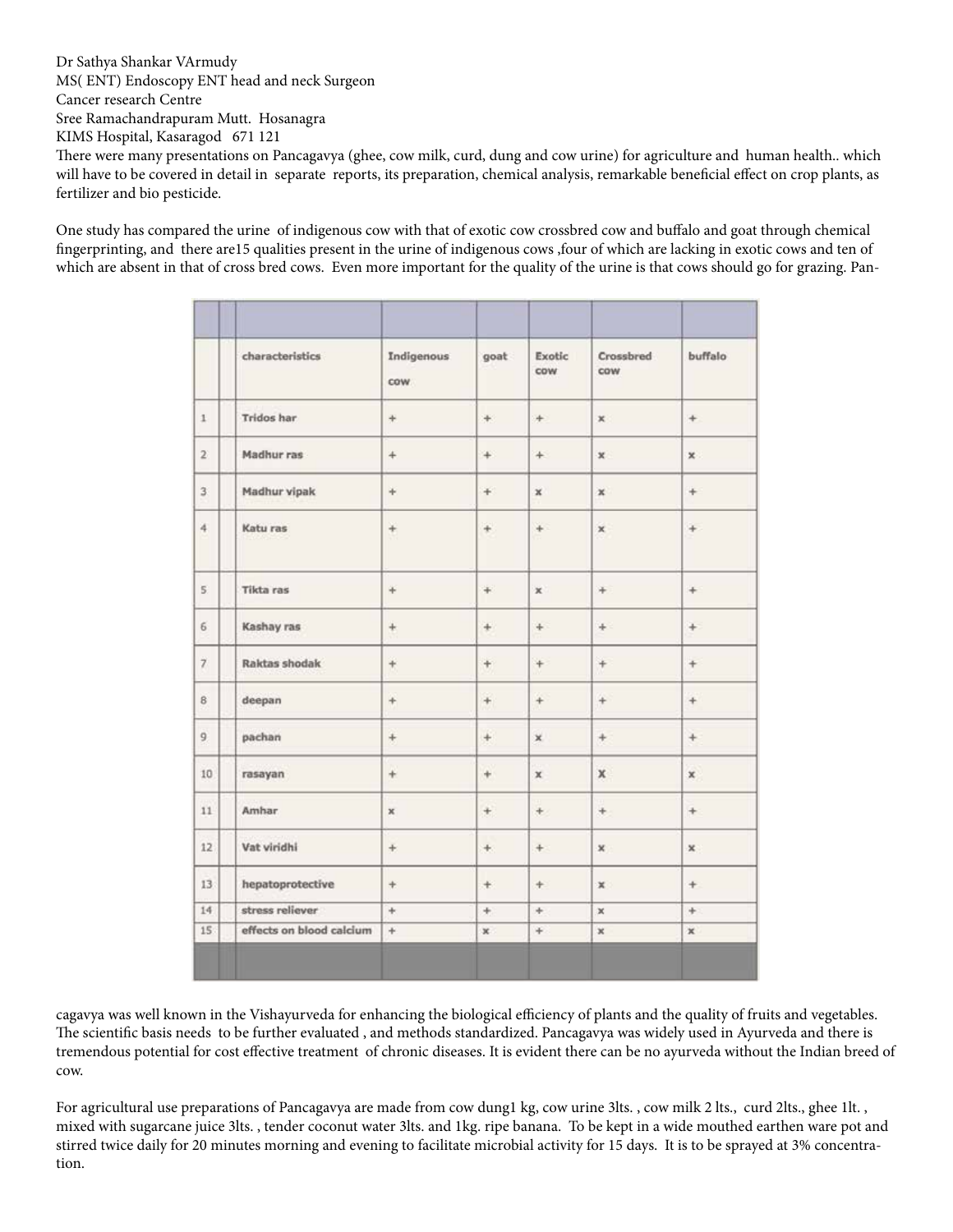Tamil Nadu Agricultural University is standardizing the composition of Pancagavya as an important input in agriculture, and researching the efficacy of dung and urine collected at different times of the day, and whether from lactating cow or pregnant cow.

For human medicine it must be taken fresh daily early morning, 100 ml cow urine,50gms cow dung, which are mixed and filtered through an eight fold cloth, then 20 ml milk, 20 mil curd and 15 ml ghee. There is a new Ayurvedic 80 bed cancer hospital at Valsad for treatment with Pancagavya, herbs and diet. Contact Mr Vipin Shah 91 -" 2632 241815 mobile 09426812694

The current development has caused immense threats to existing biodiversity, impending disaster by global warming, erosion of genetic base of agriculture, loss of livelihood ,loss of nutrition with serious health impacts.

Exploitation and abuse of our cattle wealth has created serious ecological imbalance. The state governments are requested to initiate steps for conservation of our Agriculture by protecting our cows.

 The Principal Scientist of The Central Institute for Agricultural Engineering, Bhopal described many new improved yokes and harnesses and ploughs ,tillage tools, disc harrow, blade harrow cultivator, low cost seed drill diggers, devices for threshing and winnowing bullock drawn sprayer, bullock carts, bullock powered agro processing . such as grain cleaning, grinding, ground nut decorticator, potato peeling and slicing, even flaking, new technology making bullock power more productive and versatile at much lower cost .

Sri PMV Subarao of IIT Delhi, Mechanical Engineering Dept. Centre for Rural Development and Technology Indian Institute of Technology. Hauz Khas. New Delhi 110016 gave detailed information of production of Bio CNG from Biogas in cylinders for use in automobiles. This is being done successfully in a village in Rajasthan and they are willing to give the technology to any goshalla. About 1000 cows are needed to supply the bio gas plant with gobar and a high pressure compressor is required. There is a large potential of biogas generation in India to make it a cheap alternate fuel for vehicles. The slurry left over from the biogas is excellent fertilizer making two high value products out of one process.

The goshallas should become centers of rural development. In one instance 250 dry and barren cows and oxen, who could not work, filled 2 big gobar gas plants, one 80m and the other 64m to produce 130 units of electricity . The leftover slurry was used to prepare fertilizers. Each cow or bullock contributed Rs. 40,000 per year income.

In designing eco friendly, easily maintainable cow protection centers for rural communities, Dr Laxman Singh related how he led a campaign during the drought year of 1977 to rebuild broken embankments , repair percolation tanks and desilt community ponds with local volunteers from his village on his own land in Laporiya, Rajasthan. By people centered governance and rebuilding the irrigation tanks, treating the entire pasture land, bumper harvests soon arrived , by 1998 two harvests a year even in drought years, and migration from the village to the cities also came under control. He showed on film the innovation of the Laporiya squares for rainwater harvesting for range management in near desert conditions.

On a slight slope of community pasture a large patch is divided into rectangles of varying size and each unit enclosed by 1.5 meter high dykes on three sides with earth dug from inside the rectangle, Rainwater enters the square and fills it and the overflow passes to the next square and so on till the excess water reaches the village tank. In the squares different moisture levels allowed a variety of grasses to grow , thus restoring the pastures and with it wildlife and birds , Wheat was harvested in Laporiya after 20 years and the village tank was named Ana Sagar or sea of grain.

Dr VN Vishwanatha Reddy of the Veterinary College of Bangalore gave guidelines for health care in cow protection centres with some useful homeopathic remedies as well as allopathic treatment and ethnoveterinary. Some of the latter treatments were shocking and very repulsive using pig fat and intestines for treatment which is something we would never do. One good homeopathic recipe for raising haemoglobin levels is in 450 gms of size 20 sugar pills add 5 ml of Ferrum Phos 6C , 5 ml of Ferrum Met 6C, 5 ml of Selenium 30, 5ml of Echinacea 3x. After pills are soaked add Leicithin 3x powder in small amounts and mix till all the pills get a coating .Feed pills 4 times a day. 4 days a week for 4 weeks, ¼ tsp for calves. ½ tsp for heifers and 1 tsp for adults respectively. I have treated a weak bullock with this and he seems stronger ,but he is also getting 200ml fresh pancagavya daily too.

For abscess he recommends Hepar sulph 6c and Calcarea Sulph 6 C 10 pills 3 times a day until it ripens.

## Email: vnreddy2004@yahoo.co.in

The delegates had been allotted 15 minutes in which to speak, but time was running short so each one was given only 5 minutes which was practically impossible and no time for discussion or questions .A scientist gave an address on the CDM potential of cattle in India. There was a presentation on the cloning of zebu catle . the application of modern biotechnological tools in conservation of zebu cattle, which was very disturbing to many delegates.. A talk on the role of cow in integrated organic faming systems , as biodynamic, agnihotra or Homa, pancagavya, Rishi Krishi and Natural farming systems followed and a paper on the standardization of cow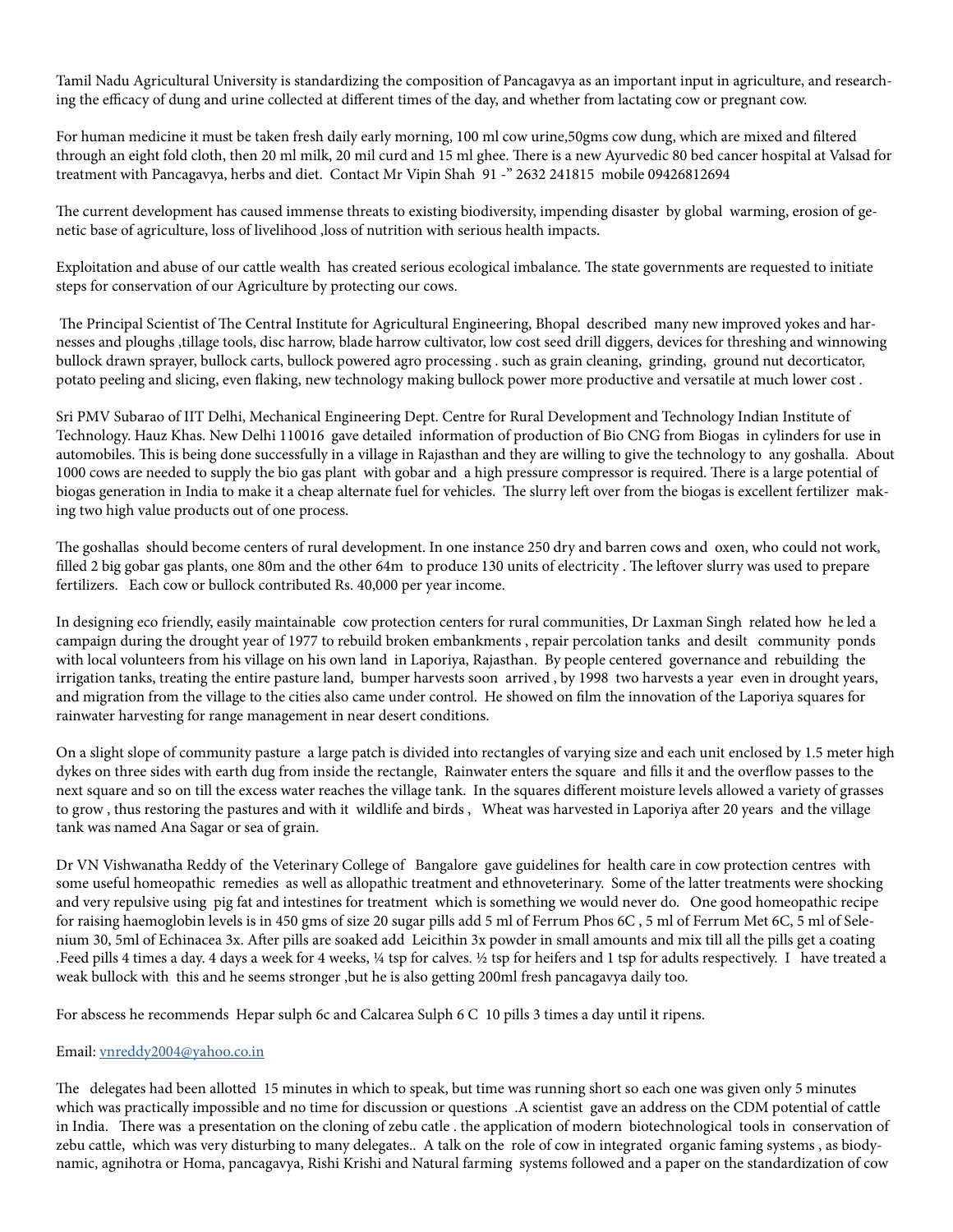urine by the very important and useful invention of a test kit was presented by Mrs. Tiwari from the Mahatma Gandhi Institute of Rural industrialization, Wardha.

Dr SVN Rao spoke on how to encourage farmers to rear indigenous cows. and that the farmer himself should look after the animal till its natural death. And there were talks on community action in cow protection, the need for massive education campaign about the significance of the cow and organic farming and cow products and the need to upgrade the milk yield of indigenous cows which will be a long process of selected breeding and good nutrition. Pressure on grampanchayats to utilize community lands for pasture, Temples should be actively involved in supporting these programs.

Due to excessive use of chemical fertilizers and pesticides in a vicious cycle the land quality has deteriorated, and yields are reduced and the health of the people is suffering , and the increase of milk production by introducing foreign cattle has greatly reduced the health beneficial properties of milk which used to come from native cows, richer in calcium and medicinal properties, to the detriment of the people's health. The Indian cow has to be protected from the Slaughter House and how to do this is the million rupee question of the day., by propagating the values and benefits of Indian cow breed, establishing Goshalas with provision of Govt subsidy.

Sri Suni Mansinghka of the Gauvigyan Anusandhan Kendra, Nagpur, who got the US Patents on cow urine distillate told how the Kendra was established in 1996 by Shyam Balla and others who worked hard to establish utility of non milking cattle to mankind in a scientific way. He had gone inside AlKabeer slaughter house and he thought if Khamdhenu is being slaughtered in such a way we will lose all our cattle wealth in no time. To avoid slaughter sale of cow should be stopped. The farmer has been misguided to think that cow with less milk is burden on him. Actually wealth , Laxmi resides in cow dung. Only the western countries consider it as waste.

Besides the patent and others also filed, the Kendra has a self reliant Goshala of 425 non milking cattle . There they are preparing and researching vermi compost, pest repellent, amrit pani, pancagavyas, and training farmers and tribals.

Sri Varadan Chander of Sri Bashyakara Charitable Trust Chennai proposed a blueprint for National Cow wealth Development Program and to bring about an organization for all like minded people called Indians for Cow Movement

There has been a surge in the demand for export of Indian beef in last few years after the affliction of western cows by mad cow disease so we cannot continue to remain indifferent and mute witnesses when such animals of great national significance are treated as objects of trade and commerce. Killing of the cow and its progeny for beef and leather purposes must be declared as abuse and misuse of precious national wealth and must be banned in toto

The Central and State governments need to review their agricultural policies to utilize cow wealth and benefit the farmers, corporates and Hindu religious endowments should support Indians for Cow movement by donating lands and funds.

Sri RK Joshi of Viniyog Parivar Trust gave a paper on the prevention of cruelty to cattle with reference to issues in the enforcement of current anti cow slaughter laws.( this paper has been sent to you in full)

He says the issue of honest and strict implementation of cow protection laws is another area of concern. No one can say that in the 13 states which have laws to totally prohibit slaughter of cow progeny that not a single cow is slaughtered The meat lobby in connivance with the state machinery, politicians, police and other law enforcing agencies is having a field day and there is rampant violation of laws. Uttar Pradesh is the largest centre of cow slaughter where scores of refrigerated go downs are full with thousands of tons of beef for export through Delhi and Mumbai airports. The railway Ministry has permitted transport of cattle on the railways which has made it easy to transport thousands of cattle at once from any place to the state of Bihar from where they are smuggled across the border into Bangladesh and slaughtered for export. The railway Ministry should be persuaded to reimpose the ban and vigil on the Indo Bangla border should be strengthened to prevent smuggling.

Sri Paramanand Mittal. Advocate, says there is a proposal in the 11th Five Year Plan for allocation of Rs. 2500 croes to establish 500 big mechanized slaughterhouses in the rural areas and Rs. 1000 crore to establish 50 modern export oriented slaughterhouses and establishment of a National Meat and Poultry Development Board/ To remedy this current situation saintly persons should travel and create public awareness in the villages for protection of cows. there should be country wide agitation to stop cattle smuggling, to check crossbreeding, to not establish a Meat Board, to ban cattle slaughter. Teams of volunteers if possible armed for self defense should check the illegal activities of cattle slaughter and goshallas established in every district for rehabilitation of rescued animals .

Dr. Mannem Murthy. A retired nuclear scientist has developed an electronic gadget called the Universal Thermo Scanner which measures the Bio energy fields of animate and inanimate objects. The energies of cow and pancagavya have such high positive energies they can be used to neutralize negative energies in the environment, Our ancients have used these positive energies for healing human ailments and for safeguarding the society in certain rituals in which the Cow is very important. We have forgotten our culture and heritage inviting negative energies into our way of life. Machines have replaced cattle power and and there is no place for cattle grazing. Hence the livestock ratio of human cattle population is running down drastically, We are losing ecological balance. Such aware